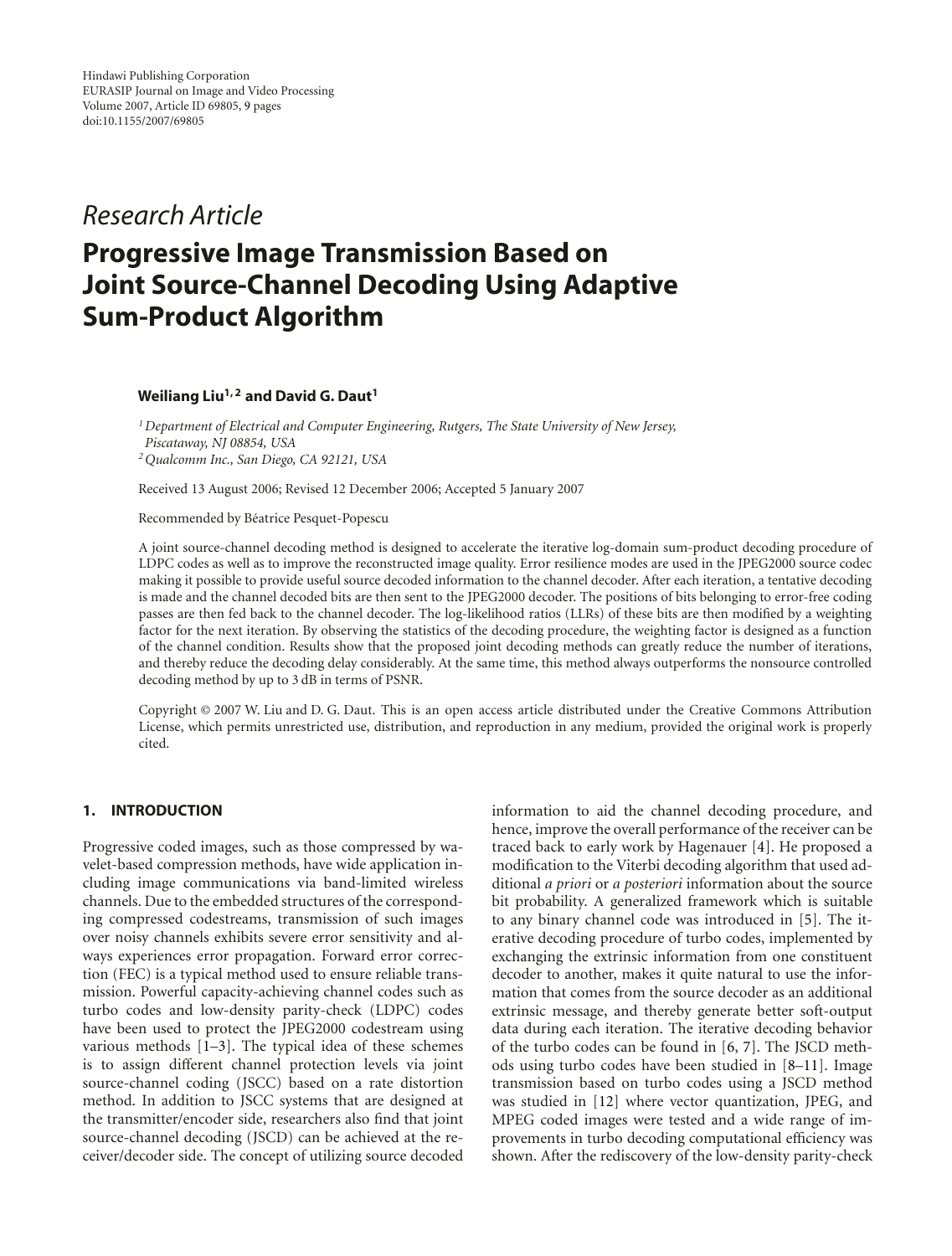(LDPC) codes [\[13](#page-8-3), [14\]](#page-8-4), they had been quickly adopted for many applications including image transmission. LDPC iterative decoding behavior has been studied in [\[15](#page-8-5)[–17\]](#page-8-6). In [\[18](#page-8-7)], a JSCD method for JPEG2000 images has been proposed using a modification algorithm similar to that in [\[12](#page-8-2)].

In this paper, we develop a JSCD method for JPEG2000 image transmission on both AWGN and flat Rayleigh fading channels. Fading channels wherein the receiver either has, or does not have additional channel state information (CSI) are considered. A regular LDPC code is used as the error correcting code. Log-domain iterative sum-product algorithm is chosen as the channel decoding method. After each iteration of the log-domain sum-product algorithm, the source decoder provides useful information as feedback that is based on the error resilience modes employed in the source codec. The information is then used to modify the log-likelihood ratio (LLR) of the corresponding bit nodes. The new modification factor presented in this paper extends the idea previously investigated in [\[12](#page-8-2), [18\]](#page-8-7). Results show that the new scheme can accelerate the iterative sum-product decoding process as well as improving the overall reconstructed image quality.

The outline of this paper is as follows. [Section 2](#page-1-0) presents the sum-product algorithm and some observations about its iterative behavior. JPEG2000 and its error resilience capability are first described in [Section 3](#page-3-0) followed by the design of the joint source-channel decoding algorithm. [Section 4](#page-5-0) presents selected simulation results. Conclusions are given in [Section 5.](#page-5-1)

## <span id="page-1-0"></span>**2. SUM-PRODUCT ALGORITHM AND ITS ITERATIVE BEHAVIOR**

The iterative sum-product algorithm for LDPC decoding in the log-domain is first introduced in this section. Both the AWGN channel and the flat Rayleigh fading channels with and without CSI are considered. The corresponding behaviors of the iterative algorithm are described in the second part of this section.

### *2.1. Log-domain sum-product algorithm*

Consider an  $M \times N$  sparse parity check matrix *H*, where  $M =$ *<sup>N</sup>* <sup>−</sup> *<sup>K</sup>*. *<sup>N</sup>* is the length of a codeword, and *<sup>K</sup>* is the length of the source information block. An example of *H* is shown as

$$
H = \begin{bmatrix} 1 & 1 & 0 & 1 & 1 & 0 & 1 & 0 & 1 & 0 \\ 0 & 1 & 1 & 0 & 0 & 1 & 1 & 0 & 1 & 1 \\ 0 & 1 & 0 & 1 & 1 & 1 & 0 & 1 & 0 & 1 \\ 1 & 0 & 1 & 0 & 1 & 1 & 0 & 1 & 1 & 0 \\ 1 & 0 & 1 & 1 & 0 & 0 & 1 & 1 & 0 & 1 \end{bmatrix} . \tag{1}
$$

The sparse matrix *H* has an equivalent bipartite graph description called a Tanner graph [\[19](#page-8-8)]. [Figure 1](#page-1-1) shows the Tanner graph corresponding to [\(1\)](#page-1-2). In the graph, each column (row) of *H* corresponds to a bit node (a check node). Edges connecting check and bit nodes correspond to ones in *H*. In this example, each bit node is connected by 3 edges and each check node is connected by 6 edges. Therefore, each column of *H* corresponds to a bit node with weight 3 and each row of



<span id="page-1-1"></span>FIGURE 1: An example of Tanner graph corresponding to the matrix *H* in [\(1\)](#page-1-2).

*H* corresponds to a check node with weight 6. A detailed iterative sum-product decoding algorithm is presented in [\[20](#page-8-9)]. In order to reduce the computation complexity and the numerical instability, a log-domain algorithm is preferred. It is introduced briefly as follows.

The message  $r_{mn}^{x,l}$ , the probability that bit node *n* has the value *x* given the information obtained via all the check nodes connected to it other than check node *m* for the *l*th iteration, is passed from check nodes to bit nodes. Similarly, the dual message  $q_{nm}^{x,l}$  is passed from bit nodes to check nodes. Here, *x* is either 1 or 0. We define a set of bits *n* that participate in check *m* as  $\mathcal{N}(m) = \{n : H_{mn} = 1\}$ and define a set of checks *m* in which bit *n* participates as  $M(n) = \{m : H_{mn} = 1\}$ . Notation  $N(m) \setminus n$  denotes a set  $\mathcal{N}(m)$  with bit *n* excluded and notation  $\mathcal{M}(n) \setminus m$  denotes a set  $M(n)$  with check  $m$  excluded. The algorithm produces the LLR of the *a posteriori* probabilities for all the codeword bits after a certain number of iterations.

Consider an AWGN channel with BPSK modulation that maps the source bit *c* to the transmitted symbol *x* according to  $x = 1 - 2c$ . The received signal is modeled as  $y = x + n_w$ with the conditional distribution

<span id="page-1-3"></span>
$$
p(y \mid x) = \frac{1}{\sqrt{2\pi\sigma^2}} \exp\left(-\frac{(y-x)^2}{2\sigma^2}\right),\tag{2}
$$

where  $n_w$  is white Gaussian noise with variance  $\sigma^2 = 1/2 \cdot R \cdot$  $(E_b/N_0)$ , and *R* is the channel code rate. At the initial step, bit nodes *n* have the values given by

$$
Lc_n = Lq_{nm}^0 = \log \left( \frac{P(c_n = 0 \mid y_n)}{P(c_n = 1 \mid y_n)} \right) = \frac{2}{\sigma^2} \cdot y_n.
$$
 (3)

<span id="page-1-2"></span>Denote the corresponding LLR of the messages  $q_{nm}^{x,l}$  and  $r_{mn}^{x,l}$ as  $Lq_{nm}^l = \log(q_{nm}^{0,l}/q_{nm}^{1,l})$  and  $Lr_{mn}^l = \log(r_{mn}^{0,l}/r_{mn}^{1,l})$ , respectively. Before the first iteration,  $Lq_{nm}^0$  is set to  $Lc_n$ . By denoting  $Lq_{nm}^l = \alpha_{nm}^l \cdot \beta_{nm}^l$ , where  $\alpha_{nm}^l = \text{sign}(Lq_{nm}^l)$  and  $\beta_{nm}^l$  = abs( $Lq_{nm}^l$ ), the first and the second parts of one iteration are

$$
Lr_{mn}^l = \left(\prod_{n' \in \mathcal{N}(m)\backslash n} \alpha_{n'm}^l\right) \cdot \Phi\left(\sum_{n' \in \mathcal{N}(m)\backslash n} \Phi(\beta_{n'm}^l)\right),\qquad(4)
$$

<span id="page-1-5"></span><span id="page-1-4"></span>
$$
Lq_{nm}^l = Lc_n + \sum_{m' \in \mathcal{M}(n) \backslash m} Lr_{m'n}^l,
$$
 (5)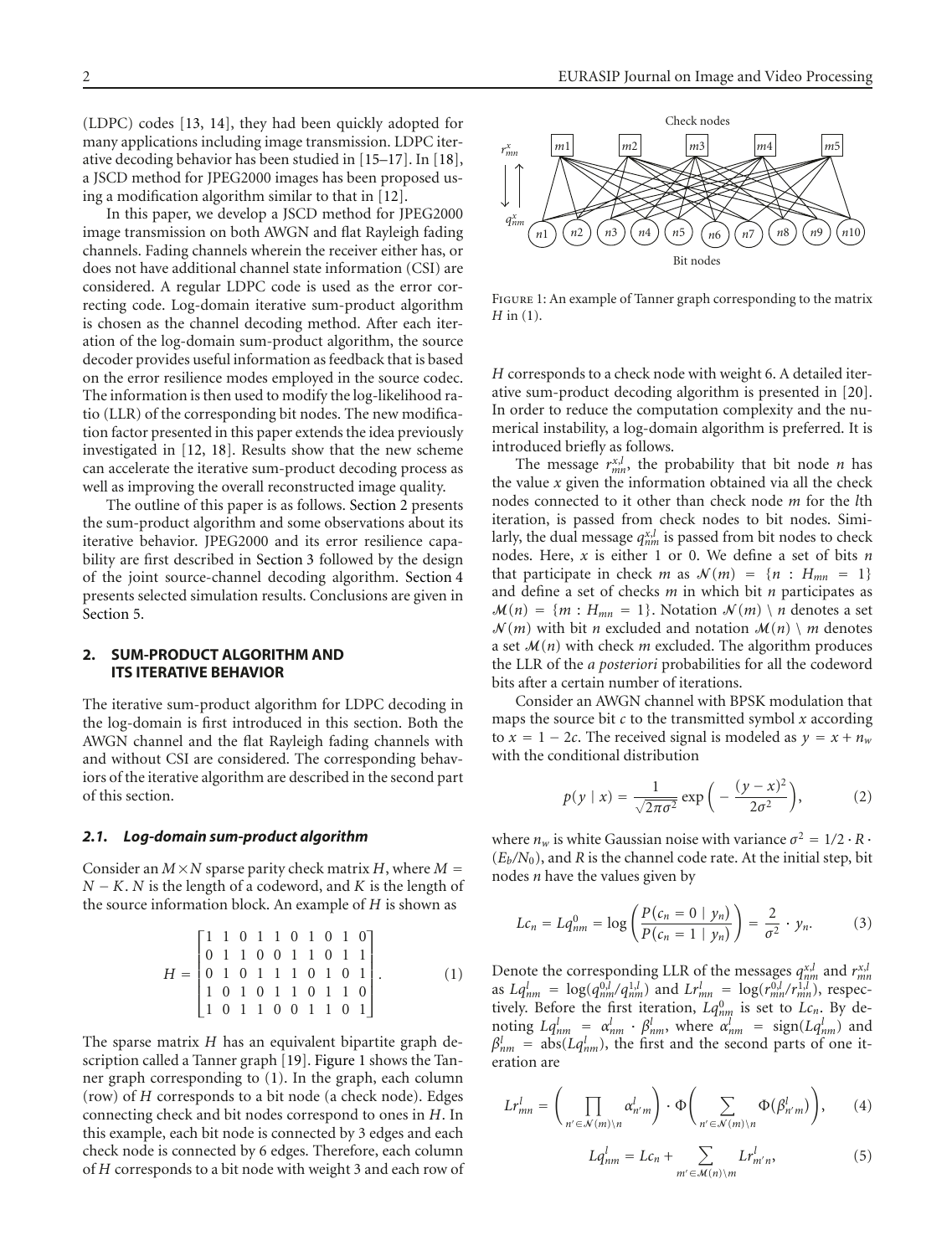where  $\Phi(x) = -\log(\tanh(x/2)) = \log((e^x + 1)/(e^x - 1)).$ The LLR of "pseudoposteriori probability" defined as  $LQ_n^l$  =  $log(Q_n^{0,l}/Q_n^{1,l})$  is then computed as

<span id="page-2-0"></span>
$$
LQ_n^{\ l}=Lc_n+\sum_{m\in\mathcal{M}(n)}Lr_{mn}^l.\hspace{1cm} (6)
$$

The following tentative decoding is made:  $\hat{c}_n^l = 0$  (or 1) if  $I \Omega^l > 0$  (or 2.0) When  $I \Omega^l = 0$ ,  $\hat{\epsilon}^l$  is set to 0 or 1 with equal  $LQ_n^l > 0$  (or < 0). When  $LQ_n^l = 0$ ,  $\hat{c}_n^l$  is set to 0 or 1 with equal probability In theory when  $H_0^{2l} = 0$ , the iterative procedure probability. In theory, when  $H\hat{c}_n^l = 0$ , the iterative procedure stops.

#### *2.2. Decoding in the case of fading channels*

For wireless communication, Rayleigh fading channel is typically a good channel model. Consider an uncorrelated flat Rayleigh fading channel. Assume that the receiver can estimate the phase with sufficient accuracy, then coherent detection is feasible. The received signal is now modeled as  $y = ax + n_w$ , where  $n_w$  is white Gaussian noise as described in the previous subsection. The parameter *a* is a normalized Rayleigh random variable with distribution  $P_A(a)$  =  $2a \cdot \exp(-a^2)$  and  $E[a^2] = 1$ . Assume that the fading coefficients are uncorrelated for different symbols. BPSK modulation maps the source bit *c* to the transmitted symbol *x* according to  $x = 1 - 2c$ . At the initial step, the bit nodes *n* take on the values

$$
Lc_n = \log\left(\frac{P(c_n = 0 \mid y_n)}{P(c_n = 1 \mid y_n)}\right) = \frac{2a}{\sigma^2} \cdot y_n. \tag{7}
$$

The message definition above implies that the receiver has perfect knowledge of the CSI. For the case when CSI is not available at the receiver,  $E[a] = 0.8862$  can be used instead of the instantaneous value *a* in [\(3\)](#page-1-3). Thus, the bit nodes *n* take on the values

<span id="page-2-3"></span>
$$
Lc_n = \log\left(\frac{P(c_n = 0 \mid y_n)}{P(c_n = 1 \mid y_n)}\right) = \frac{2E[a]}{\sigma^2} \cdot y_n.
$$
 (8)

For each iteration thereafter, the relationships given in [\(4\)](#page-1-4)– [\(6\)](#page-2-0) are used once again without any changes.

#### *2.3. Behavior of the sum-product algorithm*

As mentioned above, once  $H\hat{c}_n = 0$ , the iterative procedure stops. However, a large number of iterations may be needed to meet this criteria. Also, there is no guarantee that the iterative procedure converges unless the codeword length is infinite. In real-world applications, there exist three implementation problems: (1) finite block lengths (e.g.,  $10^3-10^4$ ) are used; (2) the sum-product algorithm is optimal in the sense of minimizing the bit error probability for a cycle-free Tanner graph. For finite length codes, the influence of cycles cannot be neglected; and (3) the maximum number of iterations is always preselected before communication takes place. The preselected iteration number is usually smaller (e.g., 40– 60) compared to the number that is needed to satisfy the strict stopping criteria. Examples are presented in the following to illustrate the iterative behavior of LDPC codes. A regular (4096,3072) LDPC code with rate 3/4 is selected. The



<span id="page-2-1"></span>Figure 2: Histogram for number of iterations for the log-domain sum-product algorithm over AWGN channel. (*<sup>γ</sup>* <sup>=</sup> <sup>2</sup>*.*50 to 3 dB in increments of 0.1 dB, from top to bottom.)

<span id="page-2-2"></span>log-domain decoding procedure is performed for a total of 1000 transmission trials. The maximum number of channel decoder iterations is set to 60 for each trial. Two channels are tested, one is the AWGN channel and the other is the flat fading channel with CSI. Figures [2](#page-2-1) and [3](#page-3-1) show the histograms of the iteration numbers versus  $\gamma = E_b/N_0$  and the average  $E_b/N_0$ ,  $\overline{\gamma}$ . The *x*-axis represents the number of iterations needed for each LDPC decoding trial. The *y*-axis represents the number of occurrences (out of 1000 experiments) of a certain number of iterations. The figures illustrate that with increasing *γ* and *γ*, the overall histogram becomes more and more narrow. This means that the decoding time reduces when better channel conditions are realized. Another point of observation obtained from these figures is that of the bars located at the maximum number of iterations, 60. For an AWGN channel, operating at  $\gamma = 2.5$  dB, there are about 100 out of 1000 times that the decoding procedure does not satisfy  $H\hat{c}_n = 0$ , and has to abruptly stop. With increased channel SNR, this number becomes 31, 12, and 2 at *<sup>γ</sup>* <sup>=</sup> <sup>2</sup>*.*6, 2.7, and 2.8 dB, respectively. The number of times the maximum is needed becomes zero as the channel condition continues to improve. Similar observations are also found for the fad-ing channel. In [Figure 3,](#page-3-1) operating at  $\bar{y} = 6.55$  dB, there are about 36 decoding procedures that do not satisfy  $H\hat{c}_n = 0$ and have to stop. This number becomes 6 at  $\bar{y} = 6.75 \text{ dB}$ . Reducing the number of decoding failures indicates that the performance of the code becomes increasingly better.

In addition to the histogram of iteration numbers, Figures [4](#page-3-2) and [5](#page-3-3) present two meaningful statistics, the mean and the median of the number of iterations, for the AWGN channel and the fading channels with and without CSI. It is shown that the mean number of iterations is a monotonically decreasing function of the channel conditions. The discrete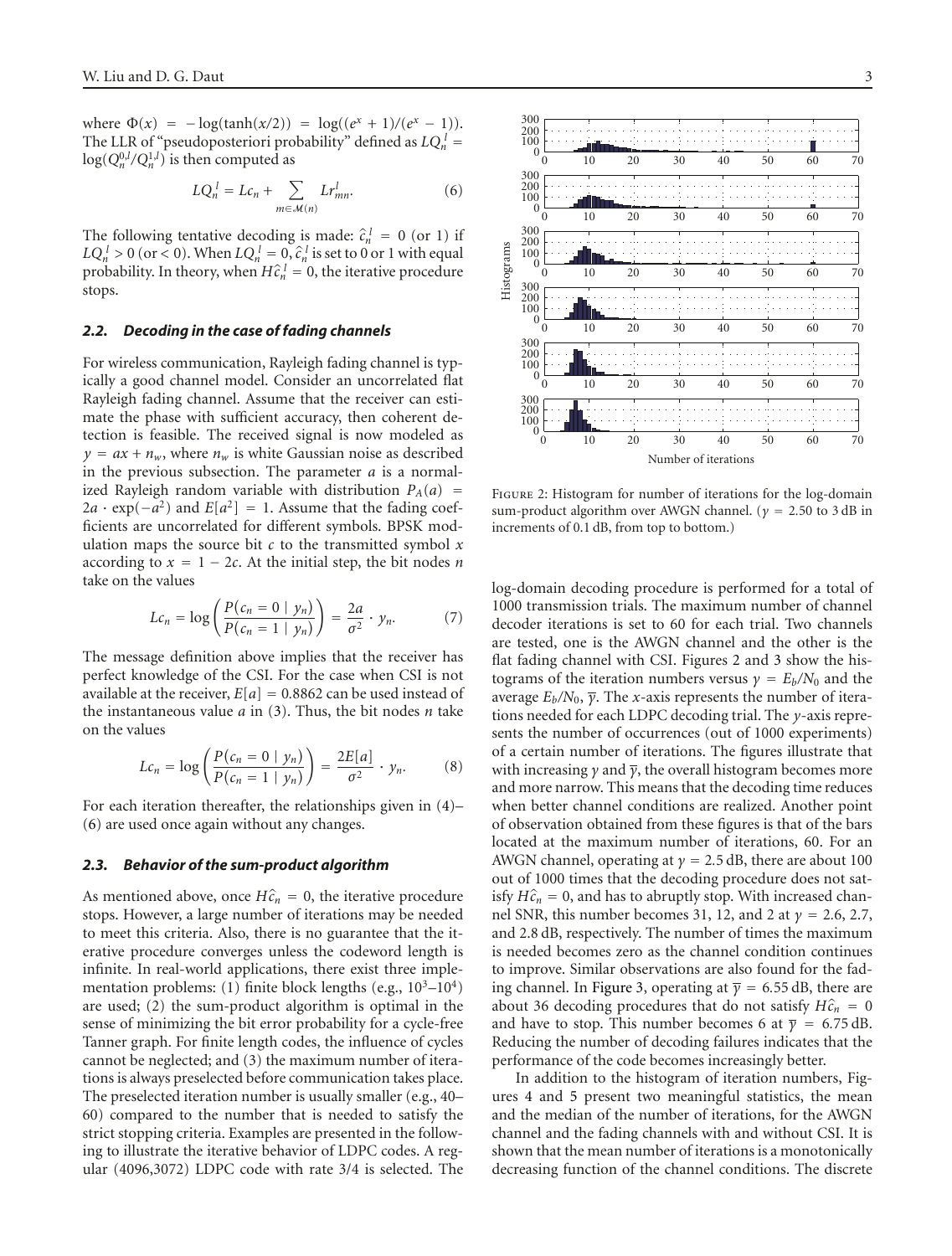

<span id="page-3-1"></span>FIGURE 3: Histogram for number of iterations for the log-domain sum-product algorithm over flat fading channel with CSI. (*<sup>γ</sup>* <sup>=</sup> <sup>6</sup>*.*<sup>55</sup> to 6*.*75 dB in increments of 0*.*05 dB, from top to bottom.)



<span id="page-3-2"></span>Figure 4: Mean and median number of iterations over AWGN channel.

values of the median have a property similar to a nonincreasing function. The mean and median are two important statistics that better measure the number of iterations needed during the decoding process.

The decoder iteration behaviors described above provide some insight for practical design considerations. It is desired to establish a JSCD methodology that has the capability to update the messages that are passing back and forth between the bit and check nodes during the iterations. Furthermore, such updated information should come from outside of the



<span id="page-3-3"></span>Figure 5: Mean and median number of iterations over flat Rayleigh fading channel with and without CSI.

LDPC decoder as extrinsic information similar to that which is exchanged between the constituent convolutional decoders within an iterative turbo decoder.

## <span id="page-3-0"></span>**3. JOINT SOURCE-CHANNEL DECODER DESIGN**

A natural choice for the provider of the extrinsic information is the source decoder that follows the channel decoder. In this paper, the JPEG2000 decoder after the LDPC decoder can provide such extrinsic information. The error resilience tools provided in the JPEG2000 standard are discussed in the first part of this section. In the second part, the details of the JSCD design are provided.

## *3.1. Error resilience methods in JPEG2000*

In the JPEG2000 standard, several error resilience methods are defined to deal with the error sensitivity and error propagation resulting from its embedded codestream structure. Among them, a combined use of "RESTART" and "ERT-ERM" tools provides a mechanism such that if there exists at least one bit error in any given coding pass, the remaining coding passes in the same codeblock will be discarded since the rest of bits in this codeblock have strong dependency on the error bit. The mechanism is illustrated in [Figure 6.](#page-4-0) In this example, a codeblock in the LH subband of the second resolution (corresponding to the second packet in each quality layer) has 15 coding passes. They are distributed into 3 quality layers. After transmission, assume that a bit error occurred at the 10th coding pass. Thus, the JPEG2000 decoder will only use the first 9 error-free coding passes of this codeblock for reconstruction. Since the last 6 coding passes are discarded, errors are thereby limited to only one codeblock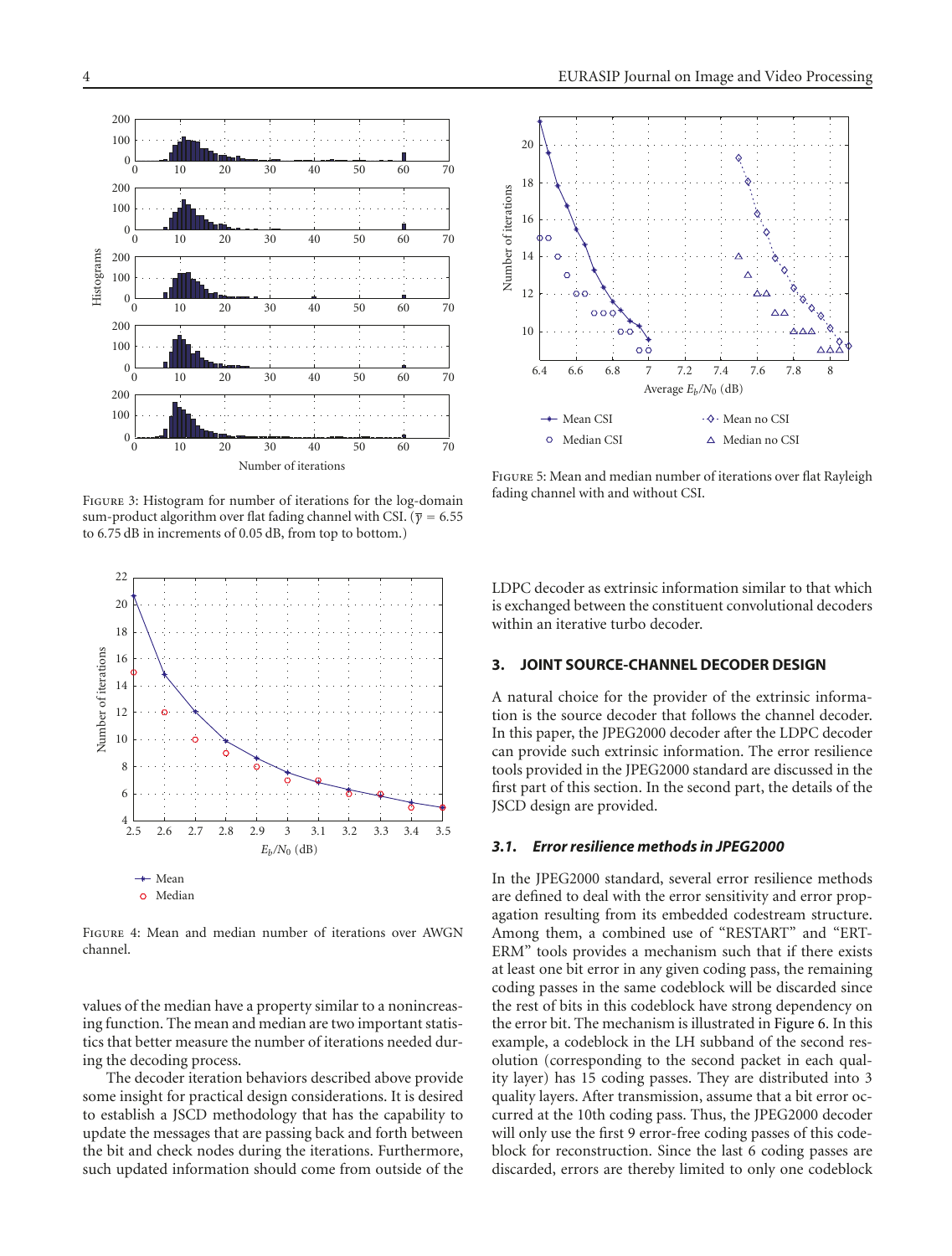

<span id="page-4-0"></span>Figure 6: Error resilience mechanism used in JPEG2000 to prevent error propagation.

and will not be propagated to other codeblocks in the transmitted data stream.

### *3.2. Adaptive modification in the joint design*

From the channel decoder point of view, the error resilience mechanism implemented in the source decoder may provide potential feedback information that makes it possible to design a joint source-channel decoder. In [\[12,](#page-8-2) [18](#page-8-7)], two different modification methods have been proposed. The former one either enlarges or reduces the extrinsic information in turbo codes by the mappings  $x' = x \cdot t$  or  $x' = x/t$ , respectively, where *t* is the modification factor whose value depends on the channel conditions. The latter one uses a simple plus or minus operation to modify the LLR values in LDPC codes as  $x' = x + t$  or  $x' = x - t$ . We note here, most importantly, that *t* is channel-independent. As discussed in [Section 2,](#page-1-0) the behavior of the iterative decoding algorithm is channel-dependent. Hence, a channel-adaptive modification algorithm is expected to be more beneficial both in the reduction of computation time and the improvement in overall image quality. Since the log-domain is used in the sumproduct algorithm, using plus and minus operations to increase and decrease the LLR values coincides with the product and division algorithms in the probability domain.

The proposed joint decoder block diagram is illustrated in [Figure 7.](#page-4-1) It operates as follows: the parts in the dashed line frame represent a typical log-domain iterative sum-product LDPC decoder. After the *i*th iteration, the JPEG2000 decoder receives the tentative decoded bits  $\hat{c}_n^i$ . Only several initial IDEC2000 decoding staps will be executed. The sim is to find JPEG2000 decoding steps will be executed. The aim is to find which coding pass contains the first bit error within a codeblock. The whole JPEG2000 decoding procedure will not be applied at this time. Compared to an iteration of LDPC decoding, such an operation is very quick. In the example shown in [Figure 6,](#page-4-0) the 10th coding pass contained the first bit error. The JPEG2000 decoder then feeds the positions of bits *Pi* , which belong to the useful coding passes (the first 9 useful coding passes in [Figure 6\)](#page-4-0), back to the channel decoder. The  $Lc_n$  values corresponding to those positions will be updated and denoted as  $Lc_n^{i, new}$ . At the same time, the LLR values of the last 6 coding passes will remain unchanged. The adaptive



<span id="page-4-1"></span>Figure 7: Block diagram of the joint source-channel decoder.

modification methods will be discussed later. At the initial step,  $Lc_n$  is calculated using [\(3\)](#page-1-3), [\(7\)](#page-2-2), or [\(8\)](#page-2-3), and after that, for each iteration, it will be updated as  $Lc_n^{i,\text{new}}$  and sent to the bit nodes. Bit nodes then use  $Lc_n^{i, new}$  to compute the second part of the iteration corresponding to [\(5\)](#page-1-5) and the tentative decision. When the iterative procedure stops, the JPEG2000 decoder reconstructs the entire image *Ii* as the system output. Thus, the modification factor  $t(\cdot)$  used in the algorithm is designed so as to be a function of the channel condition. Hence, the desired parameter is  $t(y)$ , with  $\gamma$  being the channel SNR in terms of  $E_b/N_0$ . A similar approach can be used in connection with flat fading channels. Using the average channel SNR,  $\overline{\gamma}$ ,  $t(\cdot)$  is designed to be  $t(\overline{\gamma}, a)$  and  $t(\overline{\gamma}, E[a])$  for fading channels with CSI and without CSI, respectively. Then, the modification algorithm after each iteration is defined as

$$
Lc_n^{i,\text{new}} = \begin{cases} Lc_n^{i-1,\text{new}} + t(\cdot) & \text{if } \hat{c}_n^{i-1} = 0; \ n \in P^{i-1}, \\ Lc_n^{i-1,\text{new}} - t(\cdot) & \text{if } \hat{c}_n^{i-1} = 1; \ n \in P^{i-1}, \\ Lc_n^{i-1,\text{new}} & \text{if } n \notin P^{i-1}, \end{cases} \tag{9}
$$

where

$$
t(\cdot) = \begin{cases} t(\gamma) & \text{for AWGN Channel,} \\ t(\overline{\gamma}, a) & \text{for flat fading channel with CSI,} \\ t(\overline{\gamma}, E[a]) & \text{for flat fading channel without CSI.} \end{cases}
$$
(10)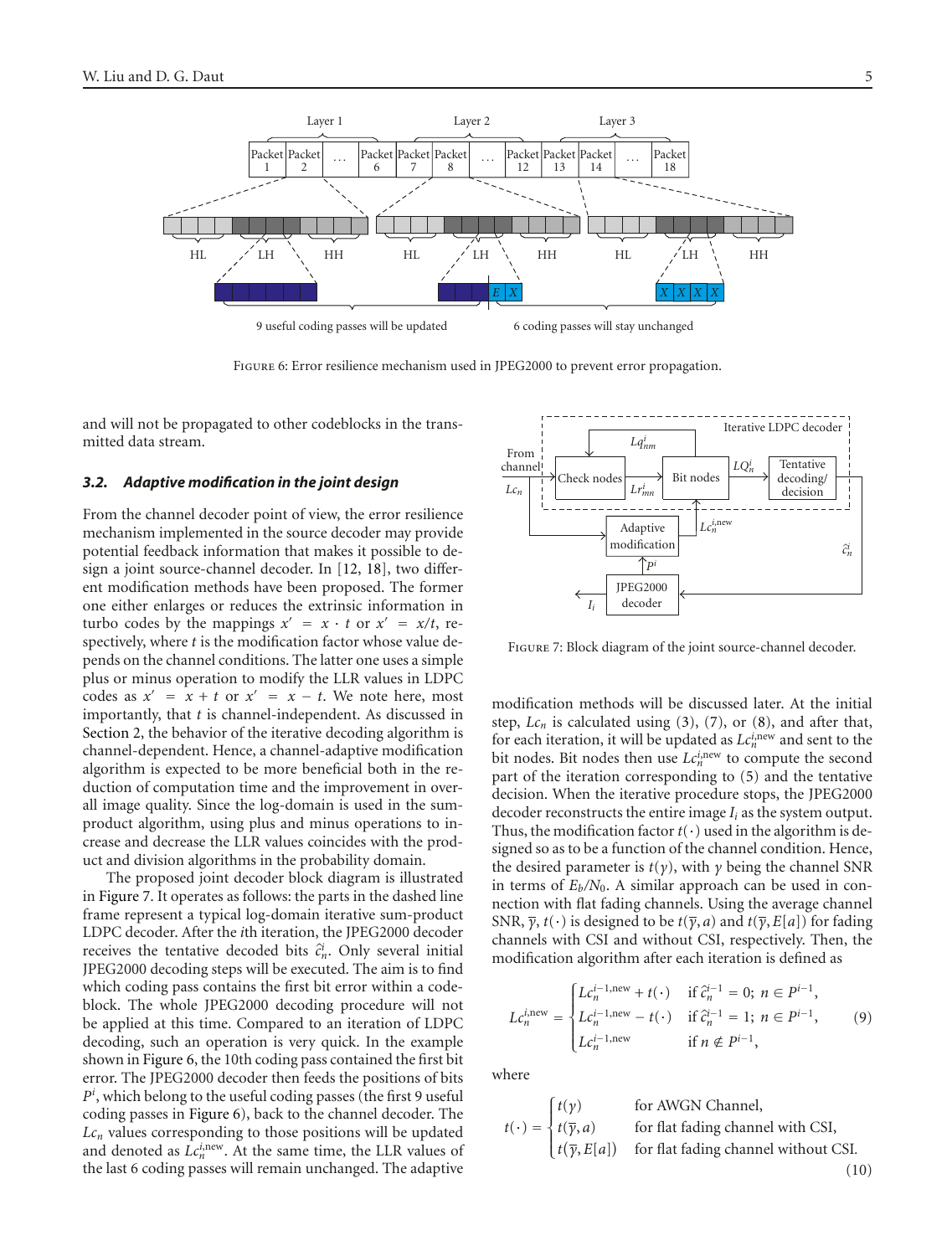At the initial iteration,  $Lc_n^{\theta, new} = Lc_n$ .  $P^i$  is a set of bits that belongs to the correct coding passes for the *i*th iteration obtained from the JPEG2000 decoder. The *L*c<sup>*i*−1,new</sup> values associated with the *Pi* bits are either plus or minus a modification factor  $t(\cdot)$  so as to generate new LLR values. Bits that are not in the set  $P<sup>i</sup>$  hold onto their last iteration values without any update. Further, since the fading coefficient *a* attenuates the transmitted symbol *x*, it is worthwhile to compensate for *a* in the case of those bits that belong to  $P<sup>i</sup>$ . Thus, the modification factors can be written as  $t(\overline{\gamma})/a$  and  $t(\overline{\gamma})/E[a]$ , respectively. Both  $t(y)$  and  $t(\overline{y})$  can be tabulated empirically before beginning real-time transmission of compressed image data.

## <span id="page-5-0"></span>**4. SELECTED SIMULATION RESULTS**

The proposed JSCD method and the associated modification algorithm have been simulated. The 8-bit gray-scale Lena image was used. Three source coding rates 1.0, 0.5, and 0.1 bpp were selected. For each rate, three quality layers were generated. A (4096, 3072) regular LDPC code with rate 3/4 was employed in the system. The maximum number of iterations was set to 60. For AWGN and flat fading channels (assume uncorrelated Rayleigh fading), different sets of *γ* or *γ* were selected so that the performances of the LDPC code are close to each other under these channel conditions for different channel models. For each channel condition, the corresponding BER performance is presented in [Table 1.](#page-6-0)

For a source coding rate of 0.5 bpp, Tables [2–](#page-7-7)[4](#page-7-8) present the simulation results for the AWGN channel and flat fading channels with and without CSI. In each table, the second column shows the values of *t*(*γ*) and *t*( $\overline{y}$ ). The quantity *t*( $\overline{y}$ ) is divided by either *a* or *E*[*a*] for channels with or without CSI to form the modification factors, respectively. The last two columns show the PSNR (dB) and mean number of iterations in pairs corresponding to without/with use of a joint decoding strategy.

Data in the three tables are plotted in Figures [8](#page-5-2) and [9.](#page-6-1) [Figure 8](#page-5-2) illustrates the mean number of iterations for systems employing a JSCD design as well as for systems not using a joint decoding design. It is obvious that for all the channel models, the JSCD system requires less decoder iteration, which means that the overall decoding time can be reduced. For an AWGN channel, the decoding time can be reduced by as much as 2.16% to 16.93%. The decoding time is reduced by 2.43% to 15.42% for the fading channel case. [Figure 9](#page-6-1) shows the qualities of the reconstructed images both with a JSCD design and without a joint decoding design employed at the receiver. In all the channel models, the PSNR gain becomes smaller with an increase in the channel SNR. Also, [Figure 9](#page-6-1) shows that the JSCD method is more effective for the fading channel with CSI than that for the fading channel without CSI. That is due to the fact that *E*[*a*] is not a sufficient statistic compared to the instantaneous fading coefficient *a*. It has been found that a gain of 1.24 dB to 3.04 dB can be obtained on an AWGN channel employing a JSCD design for image transmission, while for a fading channel, the gain in PSNR is up to 2.52 dB when CSI is available. Simulation results illustrating the PSNR gain for the other two source



<span id="page-5-2"></span>Figure 8: Mean number of iterations with and without using a JSCD design. Source coding rate at 0.5 bpp (a) for AWGN channel, (b) for flat fading channels with and without CSI.

coding rates 0.1 bpp and 1.0 bpp are presented in Figures [10](#page-6-2) and [11.](#page-7-9) The results are similar to the case of 0.5 bpp.

#### <span id="page-5-1"></span>**5. CONCLUSION**

In this paper, we proposed a joint source-channel decoding method for transmitting a JPEG2000 codestream. The iterative log-domain sum-product LDPC decoding algorithm is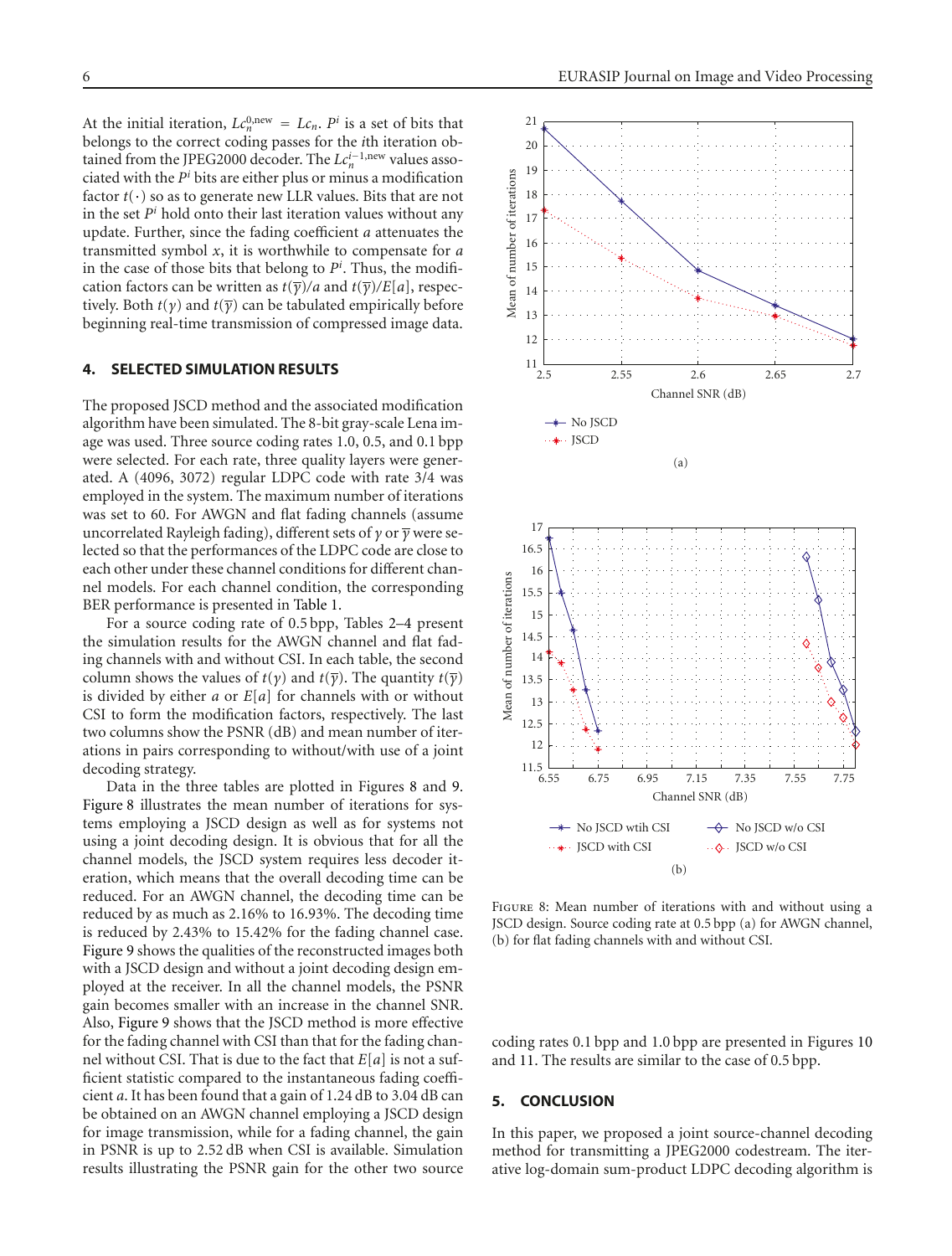<span id="page-6-0"></span>

| AWGN          | 2.50                  | 2.55                  | 2.60                  | 2.65                  | 2.70                  |
|---------------|-----------------------|-----------------------|-----------------------|-----------------------|-----------------------|
| <b>BER</b>    | $2.4 \times 10^{-3}$  | $1.26 \times 10^{-3}$ | $5.90 \times 10^{-4}$ | $2.37 \times 10^{-4}$ | $1.90 \times 10^{-4}$ |
| Fading CSI    | 6.55                  | 6.60                  | 6.65                  | 6.70                  | 6.75                  |
| <b>BER</b>    | $1.03 \times 10^{-3}$ | $7.94 \times 10^{-4}$ | $5.03 \times 10^{-4}$ | $2.71 \times 10^{-4}$ | $1.89 \times 10^{-4}$ |
| Fading no CSI | 7.60                  | 7.65                  | 7.70                  | 7.75                  | 7.80                  |
| <b>BER</b>    | $1.22 \times 10^{-3}$ | $7.87 \times 10^{-4}$ | $4.78 \times 10^{-4}$ | $3.10 \times 10^{-4}$ | $2.19 \times 10^{-4}$ |

Table 1: Channel SNR sets and the corresponding BER performance.



<span id="page-6-1"></span>Figure 9: PSNR with and without using a JSCD design. Source coding rate at 0.5 bpp (a) for AWGN channel, (b) for flat fading channels with and without CSI.

<span id="page-6-2"></span>Figure 10: PSNR with and without using a JSCD design. Source coding rate at 0.1 bpp (a) for AWGN channel, (b) for flat fading channels with and without CSI.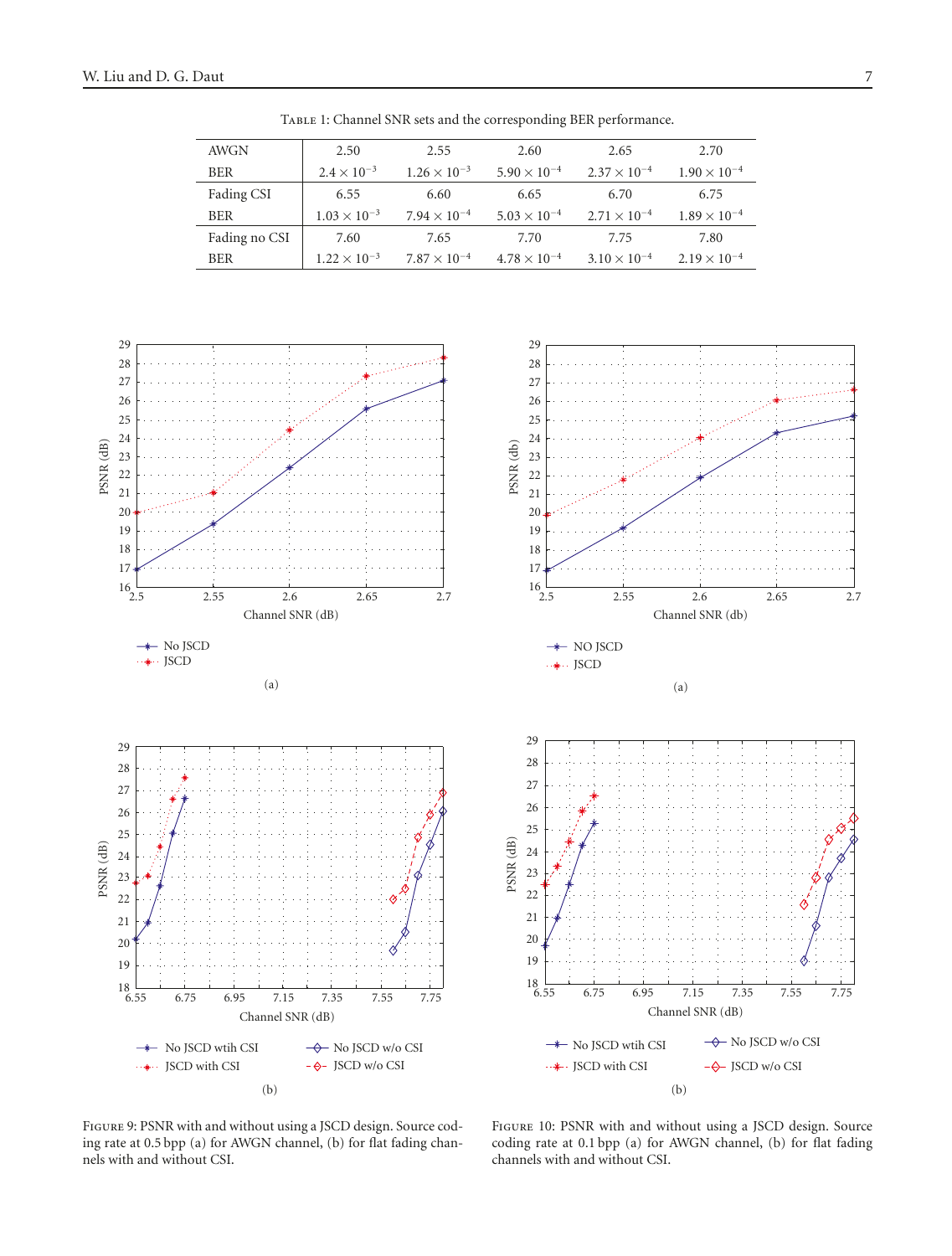



<span id="page-7-9"></span>Figure 11: PSNR with and without using a JSCD design. Source coding rate at 1 bpp (a) for AWGN channel, (b) for flat fading channels with and without CSI.

used on both the AWGN and the flat fading channels. The correct coding passes are fed back to update the LLR values after each iteration. The modification factor is chosen to be channel-dependent. Thus, the feedback system adapts to channel variations. Results show that at lower SNR for all the channel models, the proposed method can improve the reconstructed image by approximately 2 to 3 dB in terms of PSNR. Also, the results demonstrate that the joint design method reduces the average number of iterations by up to 3, thereby considerably reducing the decoding time.

Table 2: Joint decoding results for AWGN channel.

<span id="page-7-7"></span>

| $\mathcal V$ | $t(\overline{\nu})$ | <b>PSNR</b>      | Mean               |
|--------------|---------------------|------------------|--------------------|
| 2.50         | 8                   | 16.93/19.97/3.04 | 10.68/17.32/16.25% |
| 2.55         | 8                   | 19.36/22.03/2.67 | 17.71/15.33/13.44% |
| 2.60         | 6                   | 22.44/24.47/2.03 | 14.84/13.71/7.61%  |
| 2.65         | 5                   | 25.59/27.35/1.76 | 13.40/12.98/3.13%  |
| 2.70         | 5                   | 27.10/28.34/1.24 | 12.04/11.78/2.16%  |

Table 3: Joint decoding results for flat fading channel with CSI.

| $\mathcal{V}$ | $t(\overline{\nu})$ | <b>PSNR</b>      | Mean               |
|---------------|---------------------|------------------|--------------------|
| 6.55          |                     | 20.21/22.73/2.52 | 16.73/14.15/15.42% |
| 6.60          |                     | 20.95/23.06/2.11 | 15.49/13.89/10.33% |
| 6.65          | 6                   | 22.61/24.45/1.84 | 14.64/13.27/9.36%  |
| 6.70          | 5                   | 25.07/26.59/1.52 | 13.27/12.38/6.17%  |
| 6.75          | 4                   | 26.62/27.56/0.94 | 12.35/11.93/3.40%  |
|               |                     |                  |                    |

<span id="page-7-8"></span>Table 4: Joint decoding results for flat fading channel without CSI.

|      | $t(\overline{\nu})$ | <b>PSNR</b>      | Mean               |
|------|---------------------|------------------|--------------------|
| 7.60 |                     | 19.69/22.02/2.33 | 16.31/14.34/12.10% |
| 7.65 |                     | 20.51/22.48/1.97 | 15.33/13.77/10.18% |
| 7.70 | 6                   | 23.11/24.87/1.76 | 13.90/13.01/6.40%  |
| 7.75 | 5                   | 24.55/25.89/1.34 | 13.27/12.65/4.67%  |
| 7.80 | 4                   | 26.06/26.88/0.82 | 12.33/12.03/2.43%  |

#### <span id="page-7-1"></span><span id="page-7-0"></span>**REFERENCES**

- [1] B. A. Banister, B. Belzer, and T. R. Fischer, "Robust image transmission using JPEG2000 and turbo-codes," in *Proceedings of the International Conference on Image Processing (ICIP '00)*, vol. 1, pp. 375–378, Vancouver, BC, Canada, September 2000.
- [2] Z. Wu, A. Bilgin, and M. W. Marcellin, "An efficient joint source-channel rate allocation scheme for JPEG2000 codestreams," in *Proceedings of Data Compression Conference (DCC '03)*, pp. 113–122, Snowbird, Utah, USA, March 2003.
- <span id="page-7-2"></span>[3] W. Liu and D. G. Daut, "An adaptive UEP transmission system for JPEG2000 codestream using RCPT codes," in *Proceedings of 38th Asilomar Conference on Signals, Systems and Computers*, vol. 2, pp. 2265–2269, Pacific Grove, Calif, USA, November 2004.
- <span id="page-7-3"></span>[4] J. Hagenauer, "Source-controlled channel decoding," *IEEE Transactions on Communications*, vol. 43, no. 9, pp. 2449– 2457, 1995.
- <span id="page-7-4"></span>[5] N. Görtz, "A generalized framework for iterative sourcechannel decoding," in *Turbo Codes, Error-Correcting Codes of Widening Application*, M. Jézéquel and R. Pyndiah, Eds., pp. 105–126, Kogan Pade Science, Sterling, Va, USA, 2003.
- <span id="page-7-5"></span>[6] S. T. Brink, "Convergence of iterative decoding," *Electronics Letters*, vol. 35, no. 10, pp. 806–808, 1999.
- <span id="page-7-6"></span>[7] S. T. Brink, "Convergence behavior of iteratively decoded parallel concatenated codes," *IEEE Transactions on Communications*, vol. 49, no. 10, pp. 1727–1737, 2001.